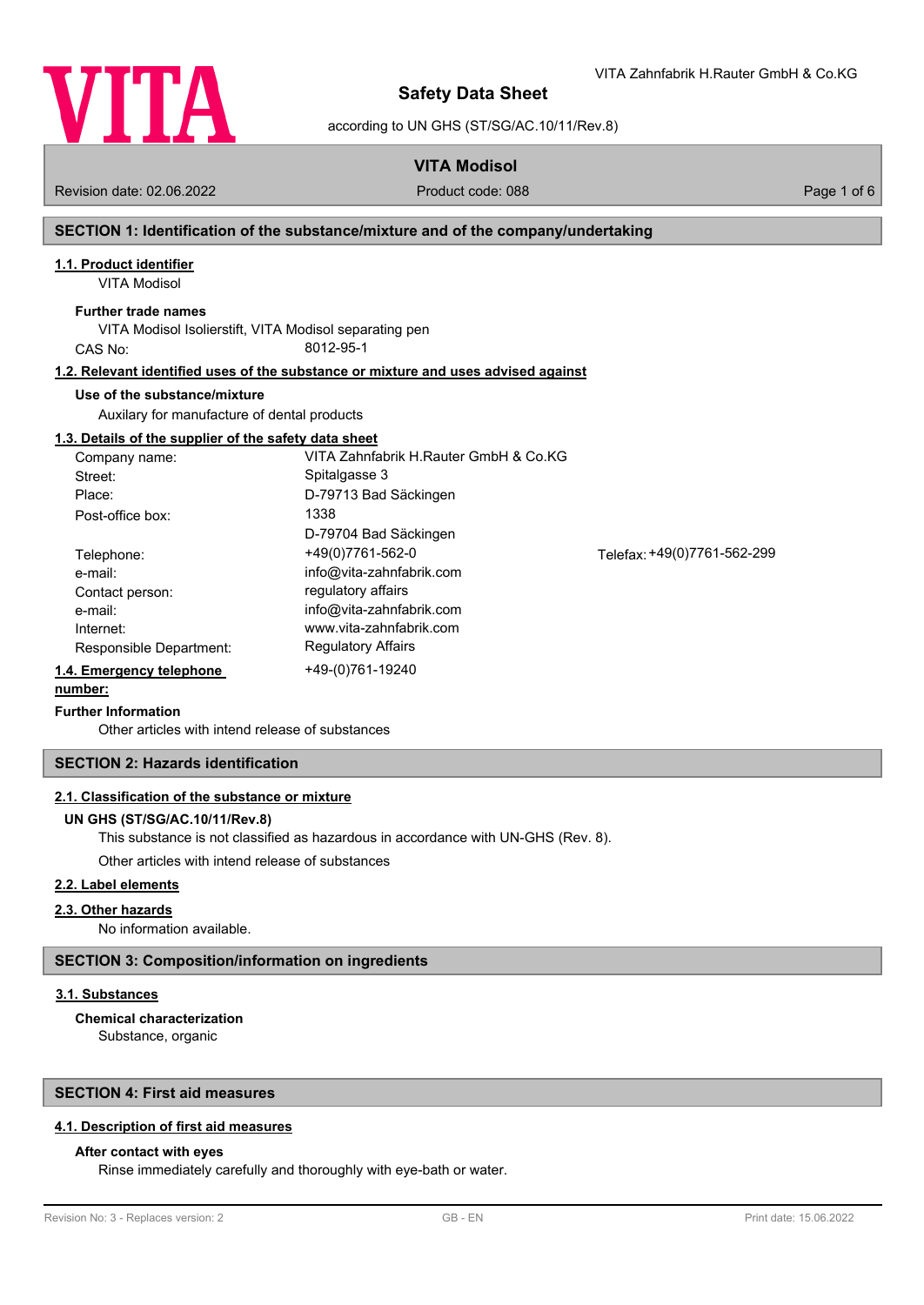

according to UN GHS (ST/SG/AC.10/11/Rev.8)

# **VITA Modisol**

Revision date: 02.06.2022 Product code: 088 Page 2 of 6

## **After ingestion**

Rinse mouth immediately and drink plenty of water.

#### **4.2. Most important symptoms and effects, both acute and delayed**

No information available.

#### **4.3. Indication of any immediate medical attention and special treatment needed**

Treat symptomatically.

#### **SECTION 5: Firefighting measures**

#### **5.1. Extinguishing media**

#### **Suitable extinguishing media**

Co-ordinate fire-fighting measures to the fire surroundings.

#### **5.2. Special hazards arising from the substance or mixture**

flammable liquids

#### **5.3. Advice for firefighters**

In case of fire: Wear self-contained breathing apparatus.

#### **Additional information**

Collect contaminated fire extinguishing water separately. Do not allow entering drains or surface water.

## **SECTION 6: Accidental release measures**

#### **6.1. Personal precautions, protective equipment and emergency procedures**

#### **General advice**

Use personal protection equipment.

#### **6.2. Environmental precautions**

Do not allow to enter into surface water or drains.

#### **6.3. Methods and material for containment and cleaning up**

#### **Other information**

Absorb with liquid-binding material (sand, diatomaceous earth, acid- or universal binding agents). Treat the recovered material as prescribed in the section on waste disposal.

### **6.4. Reference to other sections**

Safe handling: see section 7 Personal protection equipment: see section 8 Disposal: see section 13

#### **SECTION 7: Handling and storage**

#### **7.1. Precautions for safe handling**

#### **Advice on safe handling**

No special measures are necessary.

#### **Advice on protection against fire and explosion**

No special fire protection measures are necessary.

#### **Advice on general occupational hygiene**

Take off contaminated clothing. Wash hands before breaks and after work. When using do not eat or drink.

#### **7.2. Conditions for safe storage, including any incompatibilities**

#### **Requirements for storage rooms and vessels**

Keep container tightly closed.

#### **Hints on joint storage**

No special measures are necessary.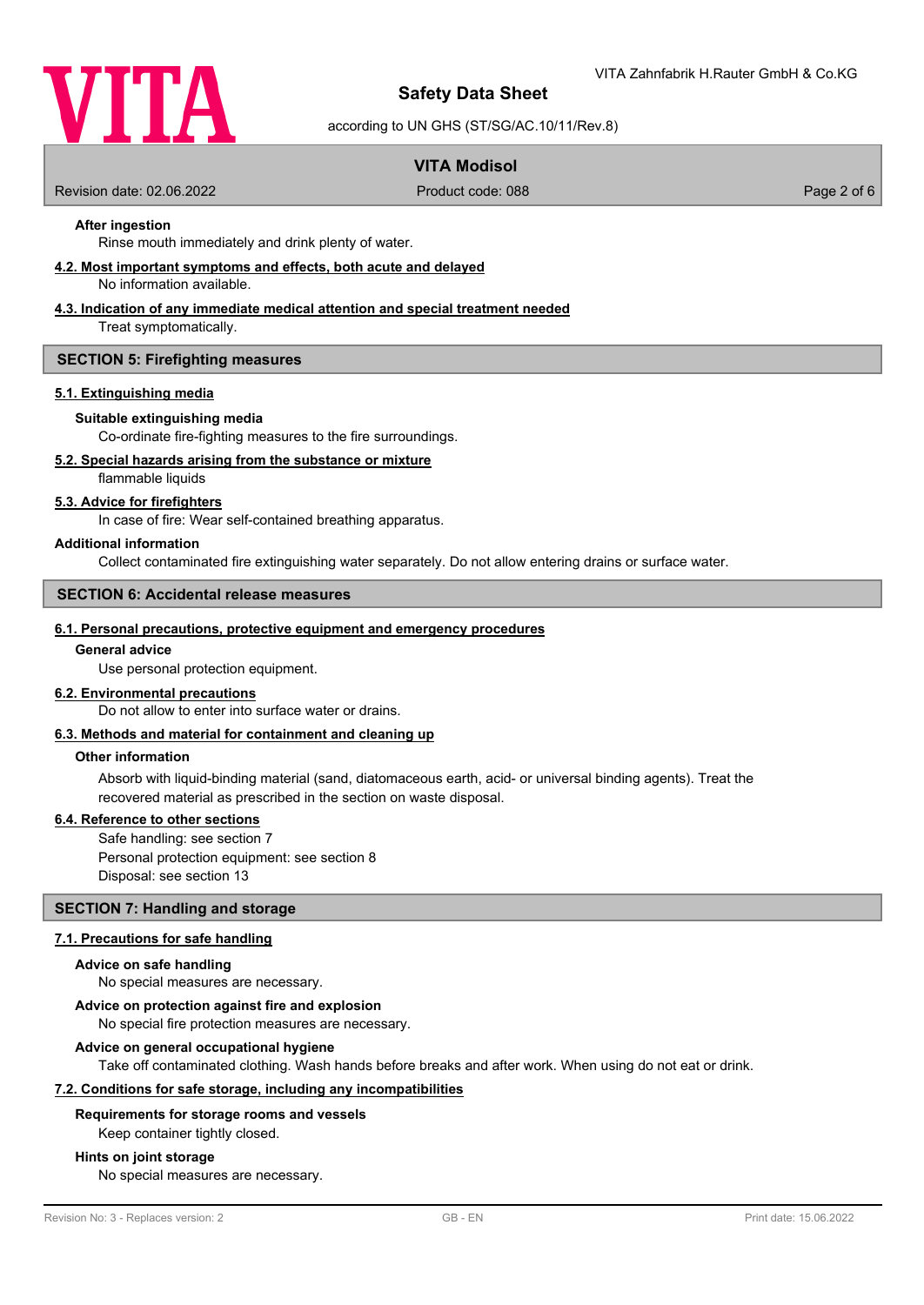

according to UN GHS (ST/SG/AC.10/11/Rev.8)

# **VITA Modisol**

Revision date: 02.06.2022 Product code: 088 Page 3 of 6

## **SECTION 8: Exposure controls/personal protection**

#### **8.1. Control parameters**

## **8.2. Exposure controls**

#### **Individual protection measures, such as personal protective equipment**

#### **Hand protection**

When handling with chemical substances, protective gloves must be worn with the CE-label including the four control digits. The quality of the protective gloves resistant to chemicals must be chosen as a function of the specific working place concentration and quantity of hazardous substances. For special purposes, it is recommended to check the resistance to chemicals of the protective gloves mentioned above together with the supplier of these gloves.

#### **Skin protection**

Wear suitable protective clothing.

#### **Respiratory protection**

Open windows to ensure natural ventilation.

# **SECTION 9: Physical and chemical properties**

#### **9.1. Information on basic physical and chemical properties**

| Physical state:                                              | Liquid<br>colourless |                             |
|--------------------------------------------------------------|----------------------|-----------------------------|
| Colour:<br>Odour:                                            | odourless            |                             |
|                                                              |                      |                             |
| Changes in the physical state                                |                      | not determined              |
| Melting point/freezing point:                                |                      |                             |
| Boiling point or initial boiling point and<br>boiling range: |                      | 300-450 °C                  |
| Flash point:                                                 |                      | $>$ 180 $^{\circ}$ C        |
| <b>Flammability</b>                                          |                      |                             |
| Solid/liquid:                                                |                      | not applicable              |
| Gas:                                                         |                      | not applicable              |
| Lower explosion limits:                                      |                      | not determined              |
| Upper explosion limits:                                      |                      | not determined              |
| Auto-ignition temperature:                                   |                      | $>$ 300 $^{\circ}$ C        |
| <b>Self-ignition temperature</b>                             |                      |                             |
| Solid:                                                       |                      | not applicable              |
| Gas:                                                         |                      | not applicable              |
| Decomposition temperature:                                   |                      | not determined              |
| pH-Value:                                                    |                      | 8,0                         |
| Viscosity / dynamic:                                         |                      | $33,3$ mPa $\cdot$ s        |
| Water solubility:                                            |                      | No.                         |
| Solubility in other solvents<br>not determined               |                      |                             |
| Partition coefficient n-octanol/water:                       |                      | not determined              |
| Vapour pressure:<br>(at 50 $°C$ )                            |                      | <=1100 hPa                  |
| Density:                                                     |                      | $0,84940$ g/cm <sup>3</sup> |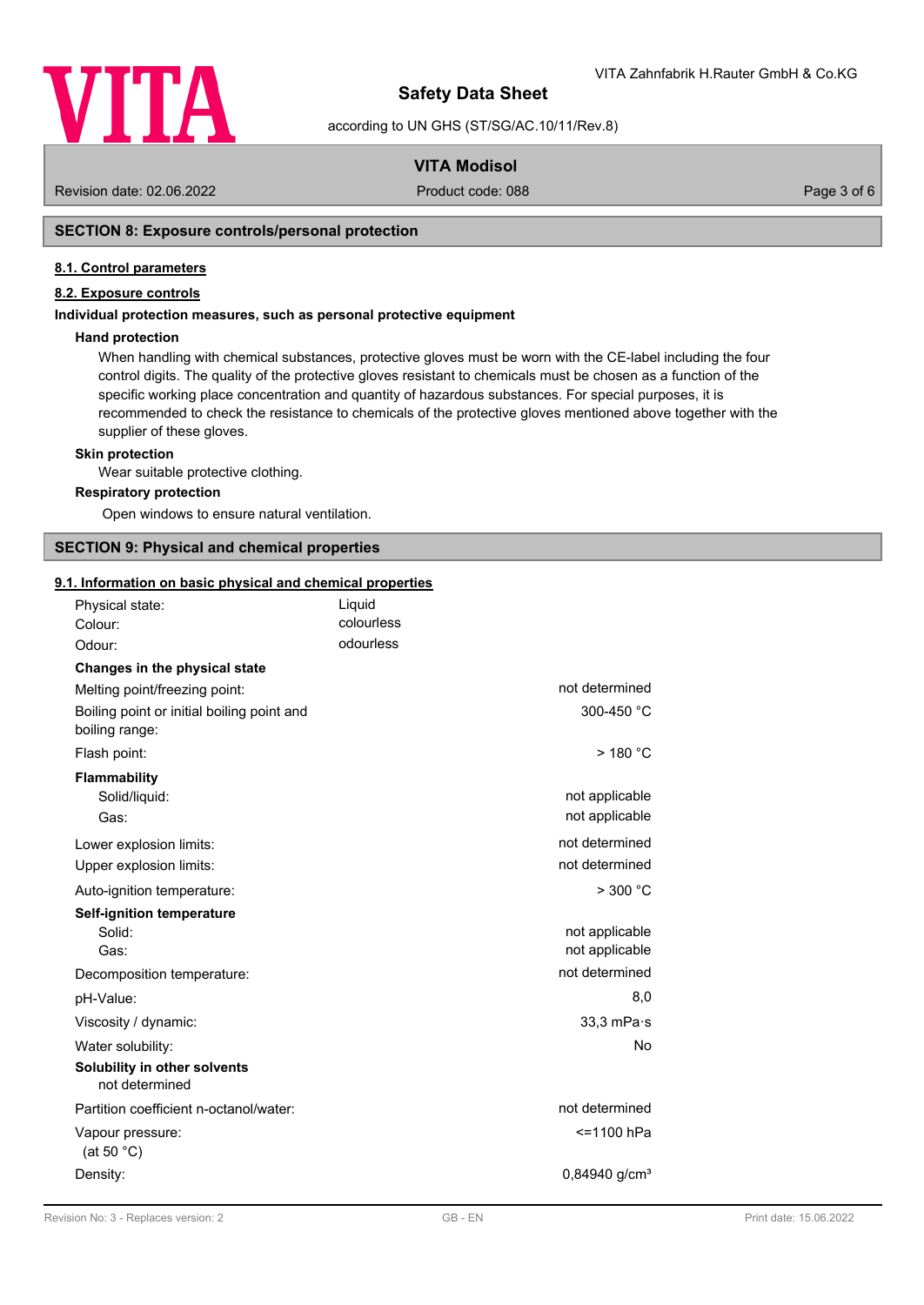

# according to UN GHS (ST/SG/AC.10/11/Rev.8)

|                                                                                                        | <b>VITA Modisol</b>                                                                           |                        |
|--------------------------------------------------------------------------------------------------------|-----------------------------------------------------------------------------------------------|------------------------|
| Revision date: 02.06.2022                                                                              | Product code: 088                                                                             | Page 4 of 6            |
| Relative vapour density:                                                                               | not determined                                                                                |                        |
| 9.2. Other information                                                                                 |                                                                                               |                        |
| Information with regard to physical hazard classes                                                     |                                                                                               |                        |
| Oxidizing properties<br>Not oxidising.                                                                 |                                                                                               |                        |
| Other safety characteristics                                                                           |                                                                                               |                        |
| Solid content:                                                                                         | 0,0%                                                                                          |                        |
| Evaporation rate:                                                                                      | not determined                                                                                |                        |
| <b>SECTION 10: Stability and reactivity</b>                                                            |                                                                                               |                        |
| 10.1. Reactivity<br>No hazardous reaction when handled and stored according to provisions.             |                                                                                               |                        |
| 10.2. Chemical stability                                                                               |                                                                                               |                        |
| The product is stable under storage at normal ambient temperatures.                                    |                                                                                               |                        |
| 10.3. Possibility of hazardous reactions                                                               |                                                                                               |                        |
| No known hazardous reactions.                                                                          |                                                                                               |                        |
| 10.4. Conditions to avoid                                                                              |                                                                                               |                        |
| none                                                                                                   |                                                                                               |                        |
| 10.5. Incompatible materials<br>No information available.                                              |                                                                                               |                        |
| 10.6. Hazardous decomposition products                                                                 |                                                                                               |                        |
| No known hazardous decomposition products.                                                             |                                                                                               |                        |
| <b>SECTION 11: Toxicological information</b>                                                           |                                                                                               |                        |
| 11.1. Information on hazard classes as defined in GB CLP Regulation                                    |                                                                                               |                        |
| <b>Acute toxicity</b>                                                                                  |                                                                                               |                        |
| Based on available data, the classification criteria are not met.<br><b>Irritation and corrosivity</b> |                                                                                               |                        |
| Based on available data, the classification criteria are not met.                                      |                                                                                               |                        |
| <b>Sensitising effects</b>                                                                             |                                                                                               |                        |
| Based on available data, the classification criteria are not met.                                      |                                                                                               |                        |
| Carcinogenic/mutagenic/toxic effects for reproduction                                                  |                                                                                               |                        |
| Based on available data, the classification criteria are not met.                                      |                                                                                               |                        |
| <b>STOT-single exposure</b><br>Based on available data, the classification criteria are not met.       |                                                                                               |                        |
| <b>STOT-repeated exposure</b>                                                                          |                                                                                               |                        |
| Based on available data, the classification criteria are not met.                                      |                                                                                               |                        |
| <b>Aspiration hazard</b>                                                                               |                                                                                               |                        |
| Based on available data, the classification criteria are not met.                                      |                                                                                               |                        |
| <b>Additional information on tests</b>                                                                 | The substance is classified as not hazardous according to regulation (EC) No 1272/2008 [CLP]. |                        |
| <b>SECTION 12: Ecological information</b>                                                              |                                                                                               |                        |
| 12.1. Toxicity                                                                                         |                                                                                               |                        |
| The product is not: Ecotoxic.                                                                          |                                                                                               |                        |
| 12.2. Persistence and degradability                                                                    |                                                                                               |                        |
| Revision No: 3 - Replaces version: 2                                                                   | GB - EN                                                                                       | Print date: 15.06.2022 |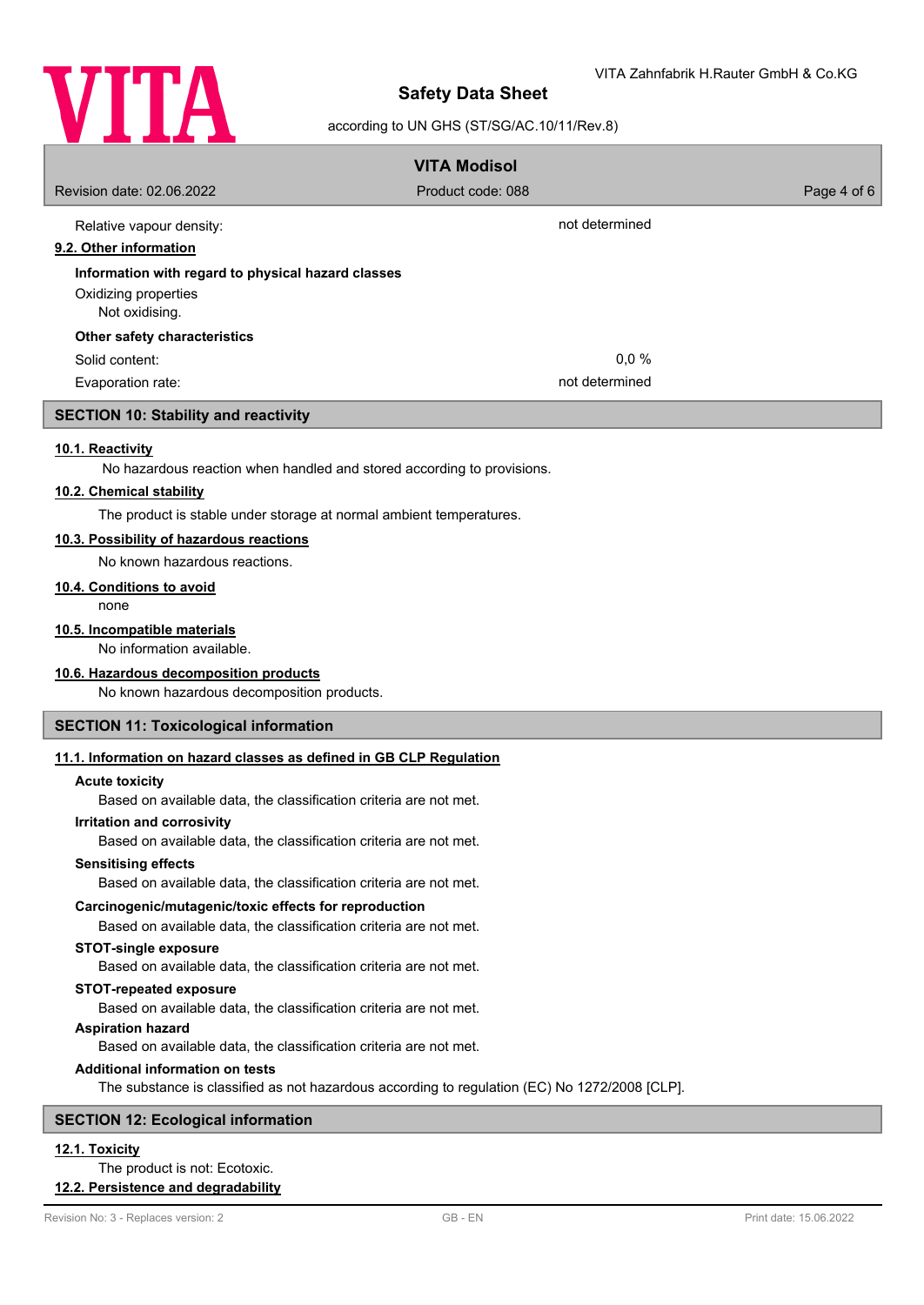

according to UN GHS (ST/SG/AC.10/11/Rev.8)

# **VITA Modisol**

Revision date: 02.06.2022 Product code: 088 Page 5 of 6

The product has not been tested.

### **12.3. Bioaccumulative potential**

The product has not been tested.

# **12.4. Mobility in soil**

The product has not been tested.

#### **12.6. Endocrine disrupting properties**

This substance does not have endocrine disrupting properties with respect to non-target organisms.

#### **12.7. Other adverse effects**

No information available.

#### **Further information**

Avoid release to the environment.

#### **SECTION 13: Disposal considerations**

#### **13.1. Waste treatment methods**

#### **Disposal recommendations**

Do not allow to enter into surface water or drains. Dispose of waste according to applicable legislation. Waste codes/waste designations according to EWC/AVV

#### **Contaminated packaging**

Wash with plenty of water. Completely emptied packages can be recycled. Waste codes/waste designations according to EWC/AVV Dispose of waste according to applicable legislation.

# **SECTION 14: Transport information**

# **Marine transport (IMDG)**

| No dangerous good in sense of this transport regulation.      |  |  |  |
|---------------------------------------------------------------|--|--|--|
| No dangerous good in sense of this transport regulation.      |  |  |  |
| No dangerous good in sense of this transport regulation.      |  |  |  |
| No dangerous good in sense of this transport regulation.      |  |  |  |
|                                                               |  |  |  |
| No dangerous good in sense of this transport regulation.      |  |  |  |
| No dangerous good in sense of this transport regulation.      |  |  |  |
| No dangerous good in sense of this transport regulation.      |  |  |  |
| No dangerous good in sense of this transport regulation.      |  |  |  |
|                                                               |  |  |  |
| No.                                                           |  |  |  |
|                                                               |  |  |  |
|                                                               |  |  |  |
| 14.7. Maritime transport in bulk according to IMO instruments |  |  |  |
|                                                               |  |  |  |
|                                                               |  |  |  |

#### **SECTION 15: Regulatory information**

#### **National regulatory information**

# **SECTION 16: Other information**

#### **Abbreviations and acronyms**

ADR: Accord européen sur le transport des marchandises dangereuses par Route (European Agreement concerning the International Carriage of Dangerous Goods by Road) IMDG: International Maritime Code for Dangerous Goods